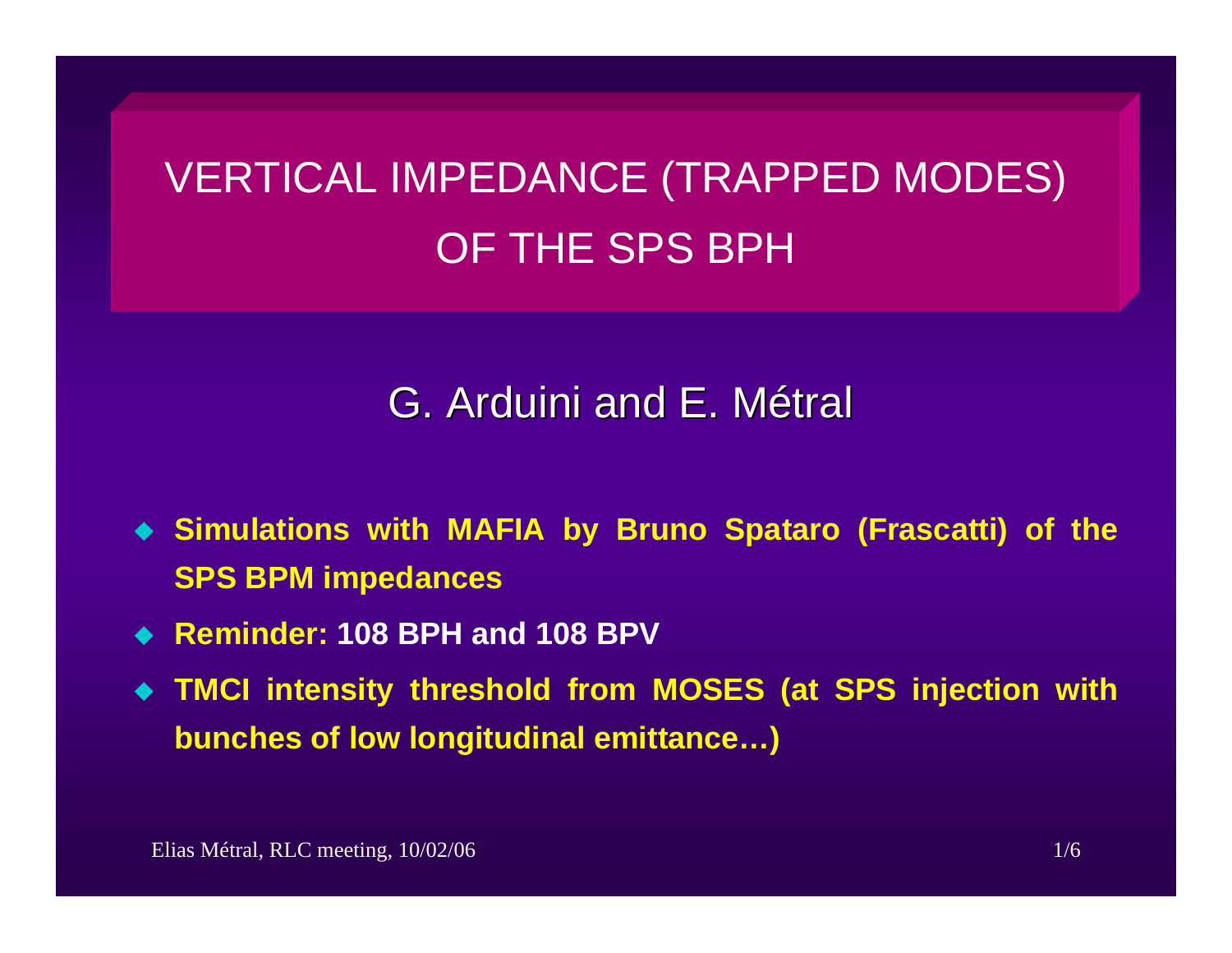#### **Most critical vertical trapped modes of 1 BPH (the BPV contributes almost nothing, and mainly for the longitudinal)**

$$
f_{r1} = 0.537 \text{ GHz}
$$
  $Q_1 = 1650$   $R_{y1}/Q_1 = 9.5 \Omega/m$   
\n $f_{r2} = 0.9365 \text{ GHz}$   $Q_2 = 2165$   $R_{y2}/Q_2 = 1.72 \Omega/m$   
\n $f_{r3} = 1.2 \text{ GHz}$   $Q_3 = 2300$   $R_{y3}/Q_3 = 6.8 \Omega/m$   
\n $f_{r4} = 1.7 \text{ GHz}$   $Q_4 = 2900$   $R_{y4}/Q_4 = 1 \Omega/m$ 

$$
\beta_{y,average}^{SPS} = \frac{R}{Q_y} = 42 \text{ m} \qquad \beta_y^{BPH} = 21 \text{ m}
$$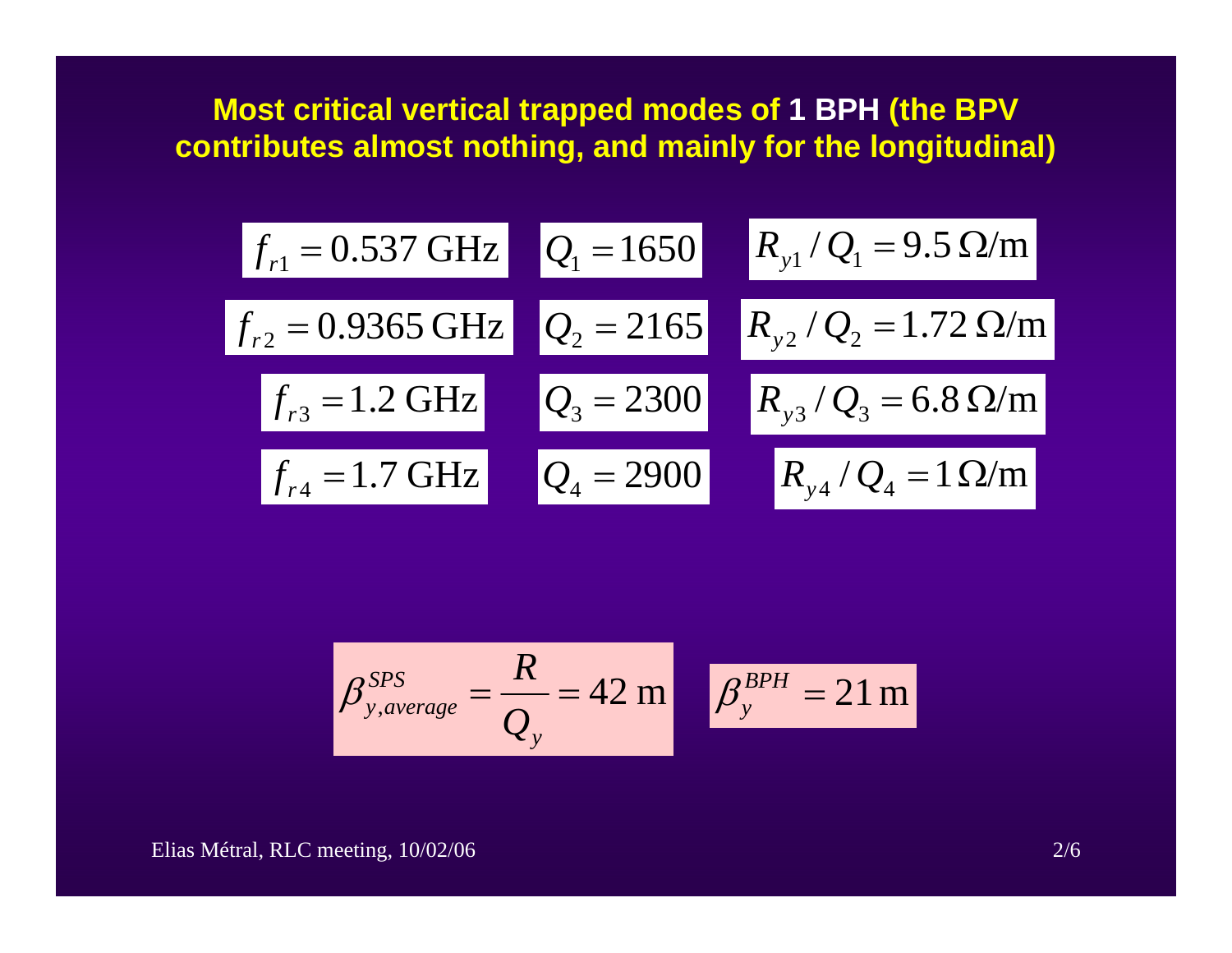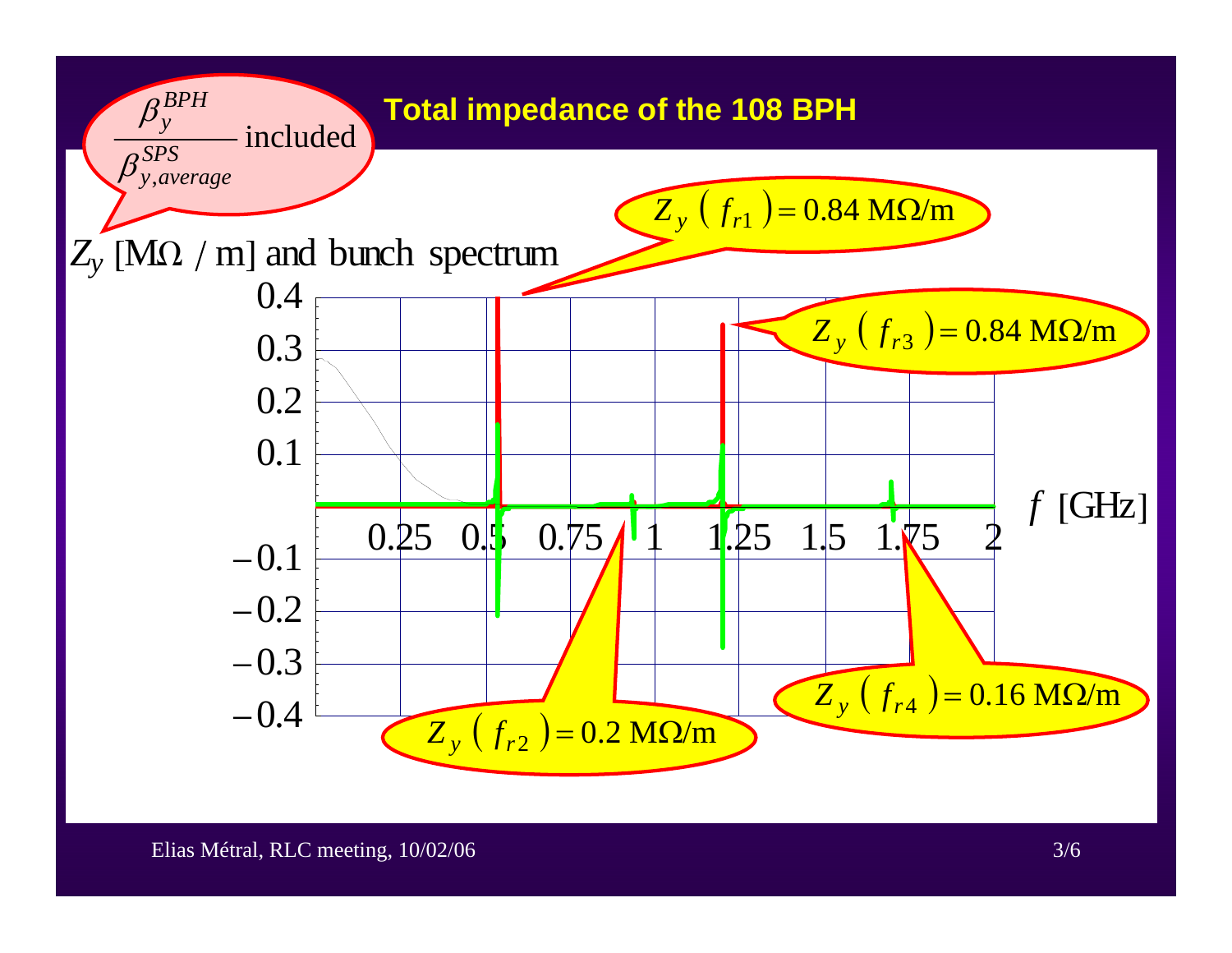#### **TMCI intensity threshold (1/2)**

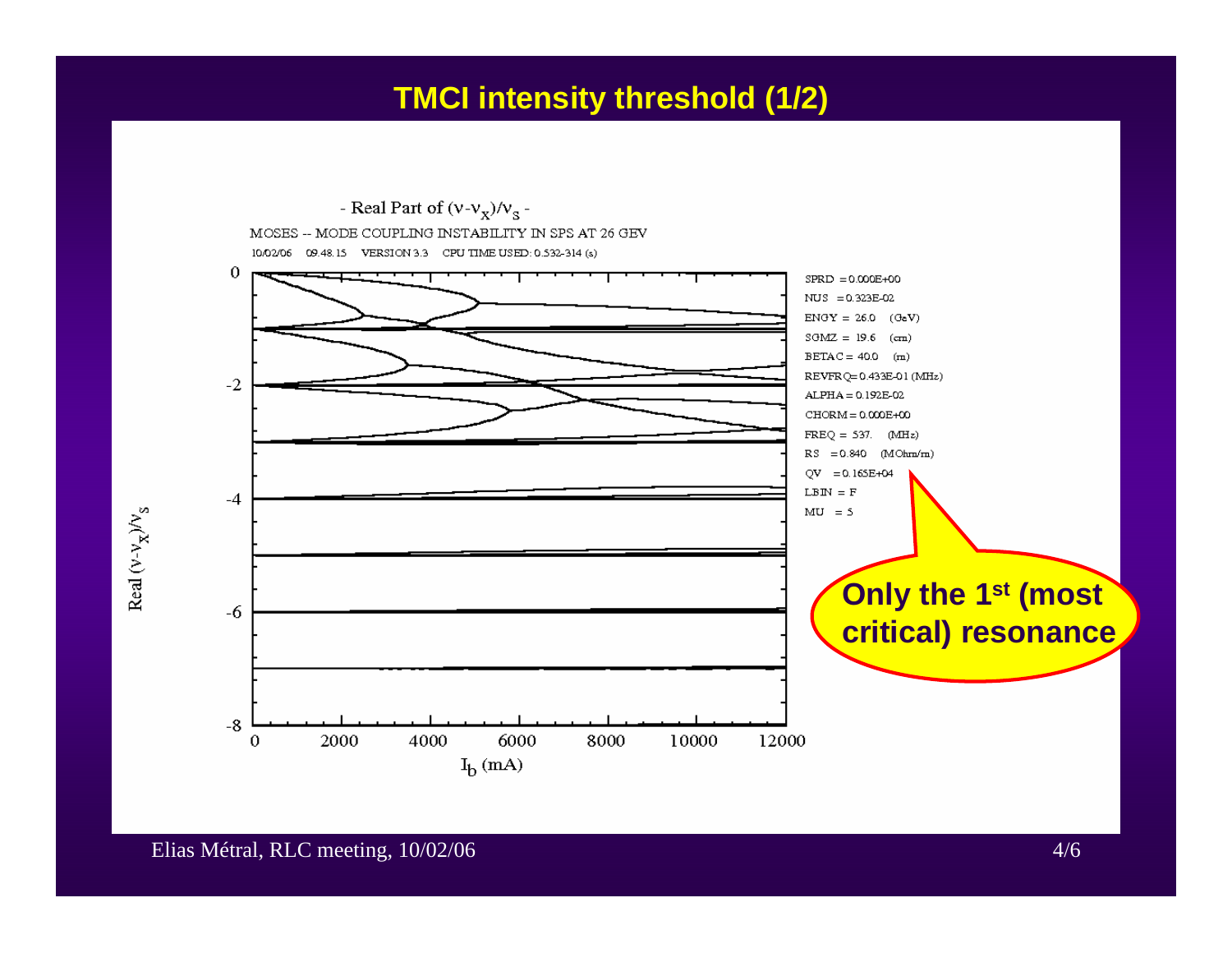#### **TMCI intensity threshold (2/2)**